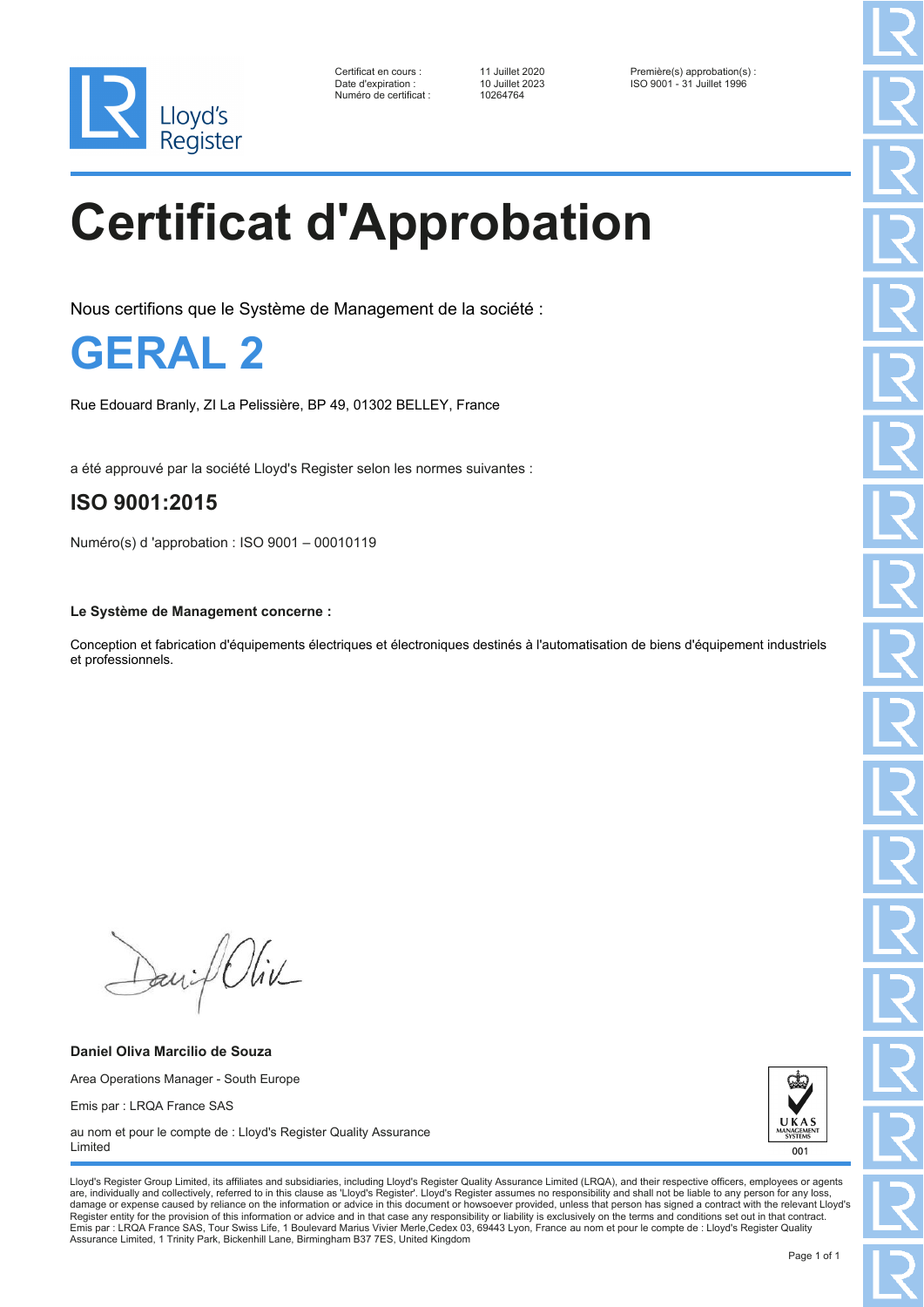

| Current issue date:          | 11 July 2020 | Original approval(s):   |
|------------------------------|--------------|-------------------------|
| Expiry date:                 | 10 July 2023 | ISO 9001 - 31 July 1996 |
| Certificate identity number: | 10264765     |                         |

10264765

# **Certificate of Approval**

This is to certify that the Management System of:

**GERAL 2**

Rue Edouard Branly, ZI La Pelissière, BP 49, 01302 BELLEY, France

has been approved by Lloyd's Register to the following standards:

### **ISO 9001:2015**

Approval number(s): ISO 9001 – 00010119

**The scope of this approval is applicable to:**

Design and manufacture of electronic and electrical equipment for the automation of industrial and professional machinery.

David Oliv

**Daniel Oliva Marcilio de Souza** Area Operations Manager - South Europe Issued by: LRQA France SAS for and on behalf of: Lloyd's Register Quality Assurance Limited



Lloyd's Register Group Limited, its affiliates and subsidiaries, including Lloyd's Register Quality Assurance Limited (LRQA), and their respective officers, employees or agents are, individually and collectively, referred to in this clause as 'Lloyd's Register'. Lloyd's Register assumes no responsibility and shall not be liable to any person for any los damage or expense caused by reliance on the information or advice in this document or howsoever provided, unless that person has signed a contract with the relevant Lloyd's<br>Register entity for the provision of this informa Issued by: LRQA France SAS, Tour Swiss Life, 1 Boulevard Marius Vivier Merle,Cedex 03, 69443 Lyon, France for and on behalf of: Lloyd's Register Quality Assurance Limited, 1 Trinity Park, Bickenhill Lane, Birmingham B37 7ES, United Kingdom